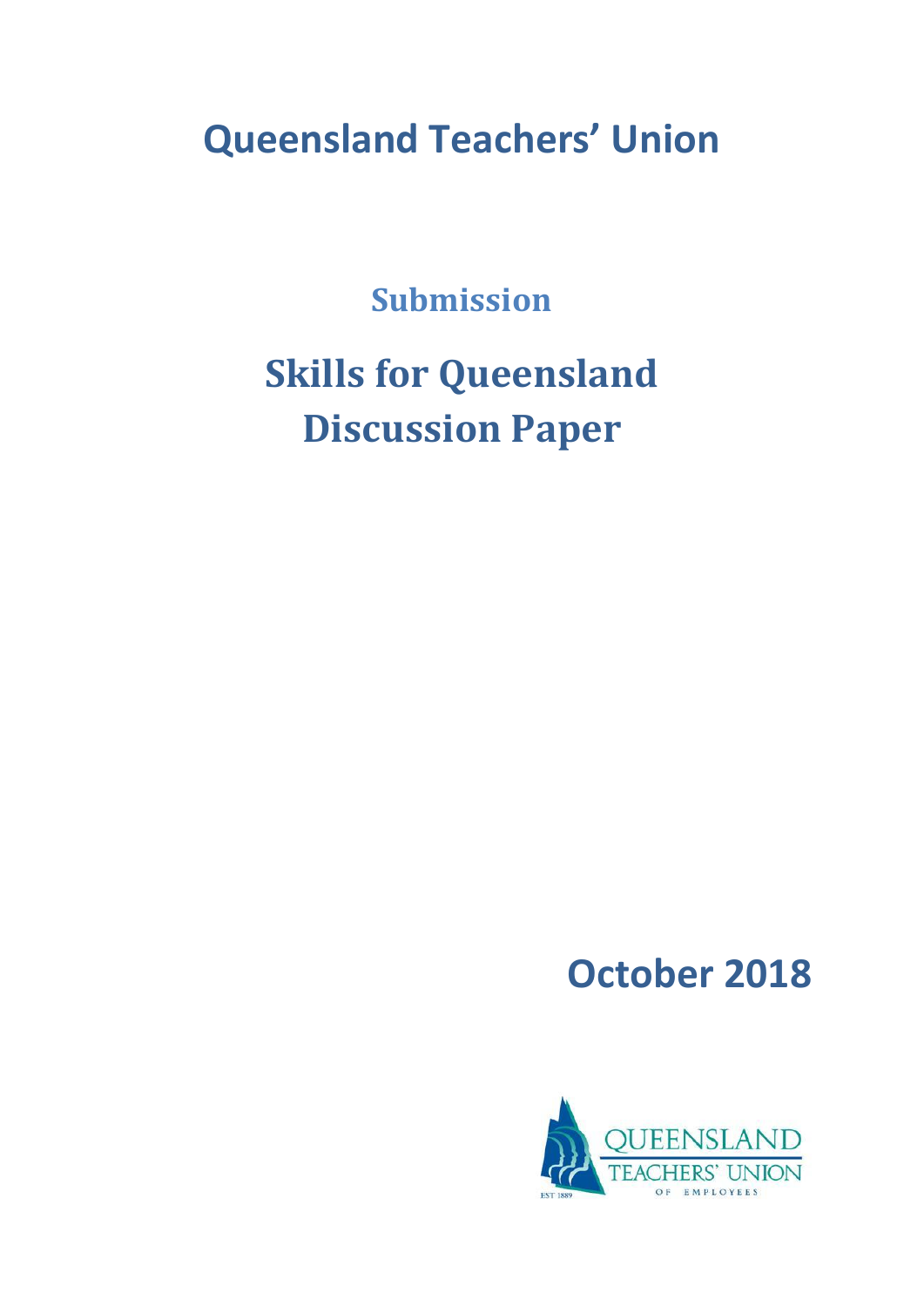### **Contents**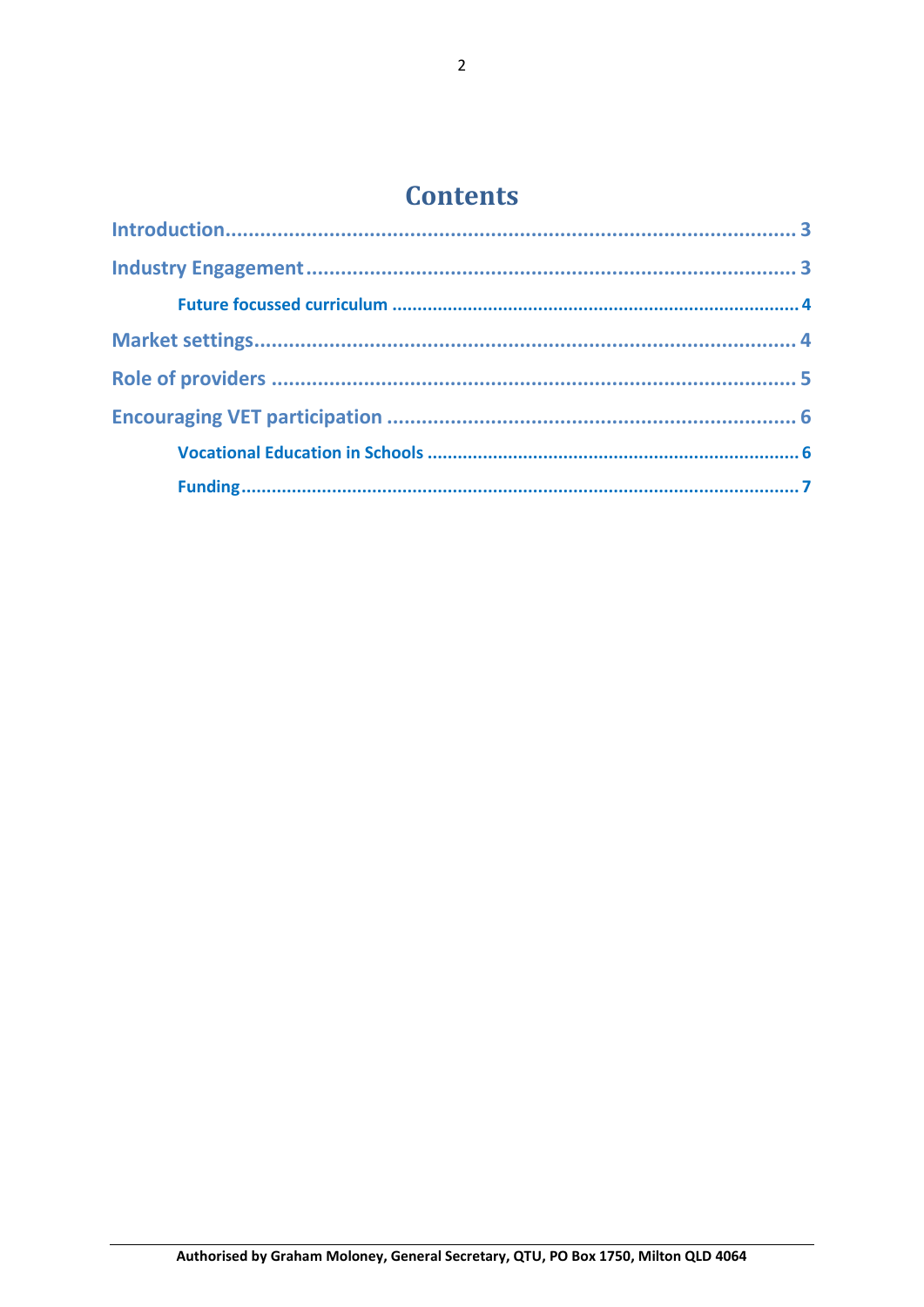#### <span id="page-2-0"></span>**Introduction**

Established in 1889, the QTU has chalked up over a century of achievement in professional, industrial and legal advice to the education and training sectors throughout Queensland. In 2018 the QTU is the voice of over 45,000 education and training professionals working in TAFE Queensland and the dual sector entity Central Queensland University, Queensland public schools, and other educational facilities.

Throughout this QTU submission the term TAFE refers to both TAFE Queensland and the dual sector entity Central Queensland University. The QTU submission is made after consultation with the QTU's TAFE members and analysis of QTU policy.

The QTU is committed to vocational education and training (VET) and lifelong learning in Queensland. It is the QTU's belief that TAFE should be maintained as the primary provider of VET.

The QTU supports the Queensland government's vision for Queensland to have the strongest VET sector in Australia. Further, the QTU believes that the vision for the state system should be to lead in the provision of VET and to become a training destination of choice throughout the Asia-Pacific region. TAFE Queensland's work with Australia Pacific Training Coalition, Shanghai Commercial Accounting School, and its industry and student satisfaction ratings, are all strong indicators of the leadership role that TAFE can fulfil in the region.

The QTU holds that negative impacts of competition and market reform on the TAFE system are well documented, and the introduction of market reforms has:

- Resulted in increased reliance of a large proportion of private providers on government funding and unnecessary duplication between private and public providers;
- Resulted in increased provider failure and subsequent intervention costs to government;
- Resulted in increases in low cost online delivery of training that leads to student disenfranchisement;
- Resulted in increases of low-quality training and unethical practice;
- Resulted in decreased standing of the VET sector and VET qualification reputation; but
- Not led to a decrease in training delivery costs.

#### <span id="page-2-1"></span>**Industry Engagement**

The discussion paper positions the government as being responsive to the needs of industry. Rather, the QTU believes, the role of government is to lead training in the state. The danger to Queensland's future economy is that a government that abandons its leadership role, leaves decision making to profit driven industries which ignore the training needs of the jobs of the future as their focus is to insert workers into present jobs in existing industries.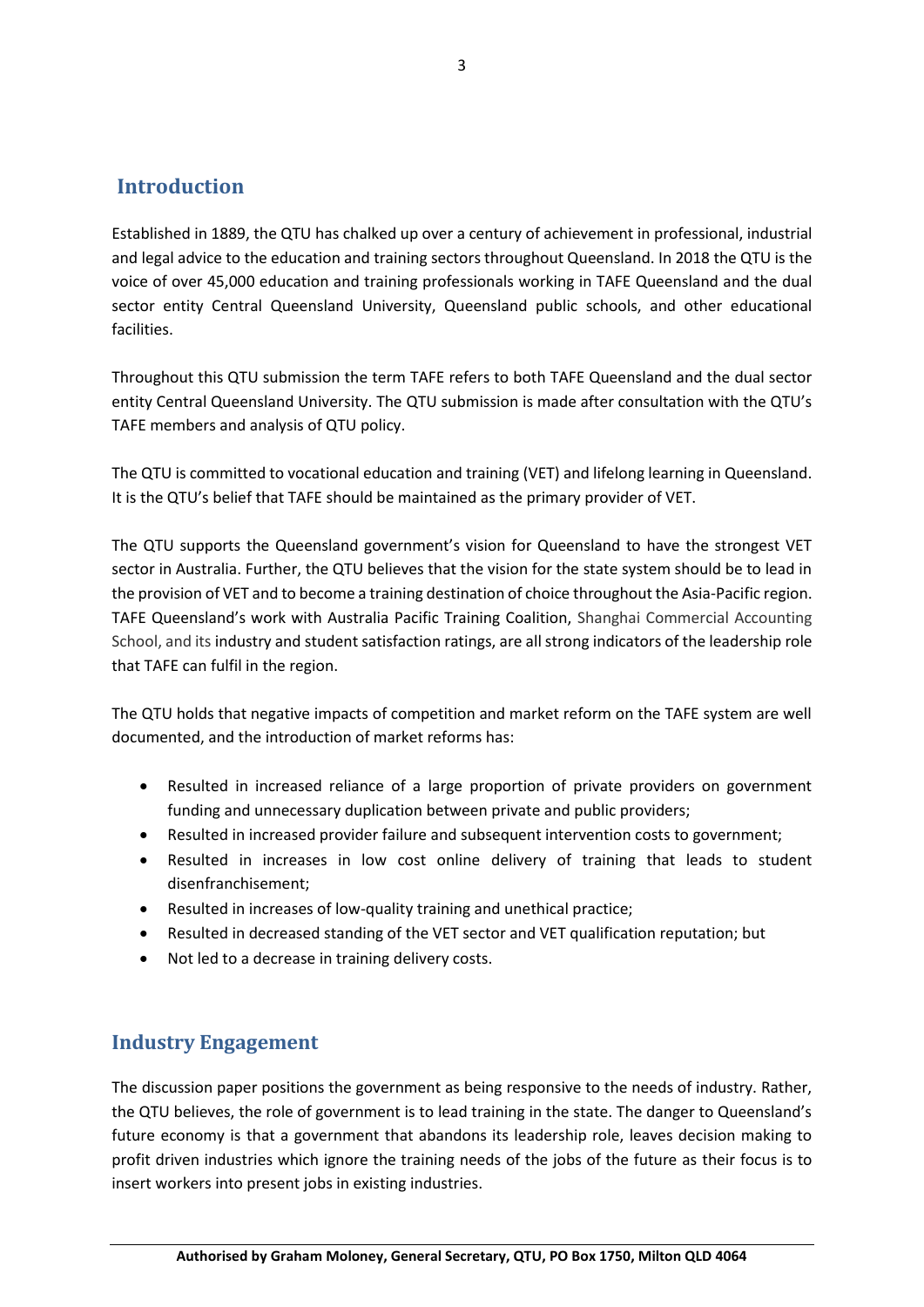The QTU notes Queensland's priority industries include: Advanced manufacturing, Aerospace, Biofutures, Biomedical, Defence industries, and Mining equipment, technology and services. While Advanced manufacturing notes the place of training and workforce development in its ten-year road map and action plan, training is less evident in the Biofutures. Similarly, the Biomedical industry commits to research and development, but there is an absence of training in its ten-year road map. Mining equipment, technology and services' ten-year plan demonstrates the importance of the industry to the state's economy as well as regional employment, but it makes no commitment to training.

The Australian Government has established Industry Reference Committees, made up of employer and employee representatives, that consider industry skill requirements and review of training packages. In Queensland, WorkSafe similarly engages with industry through Industry Sector Standing Committees, that are made up of employers and workers. The QTU is aware that Jobs Queensland has previously engaged employers and workers in mapping of current and future skill needs for apprentices and trainees and suggests that Industry Sector Standing Committees, including priority industries, might be convened to report to government on the training needs of industry.

#### <span id="page-3-0"></span>**Future focussed curriculum**

The QTU is supportive of curriculum that prepares workers that will meet the needs of tomorrow's workplaces with employable skills that enhance industry productivity such as communication, teamwork, problem solving, initiative and enterprise, planning and organising, self-management, and lifelong learning. The globalised jobs of tomorrow also require understanding of and respect for difference. A curriculum that delivers training needs for the state's future workforce needs transformational vision beyond the training packages of the twentieth century that have resulted in a narrow selection of atomised work tasks that are soon redundant in ever changing workplaces.

The QTU believes that consultation with industry pertaining to curriculum that meets the training needs of Queensland's future workers, ought to be framed with the student/workers' needs as the priority. Such a focus values education of individuals, who will access their learning in a range of contexts within and across communities. This approach is in contrast to reducing education to a myopic focus on specific skill sets that are neither adaptable or transferable to alternative contexts or industries.

The QTU also notes concern with the reference to the changing nature of work, and that this is not clarified in the discussion paper until page five. The QTU does not support training that fails workers by preparing them for a lifetime of insecure work, casualisation, or sub-contracting without access to fair and decent conditions like superannuation and leave entitlements that come through permanent employment.

#### <span id="page-3-1"></span>**Market settings**

To deliver the strongest VET sector in Australia, and to promote the sector throughout the Asia-Pacific region, Queensland's training sector needs to be immune to the abject failures of private vocational education and training companies like Evocca and Careers Australia. The rapid exit from the sector of such companies resulted in students accruing debt without being awarded their qualifications, as well as the termination of teachers and trainers.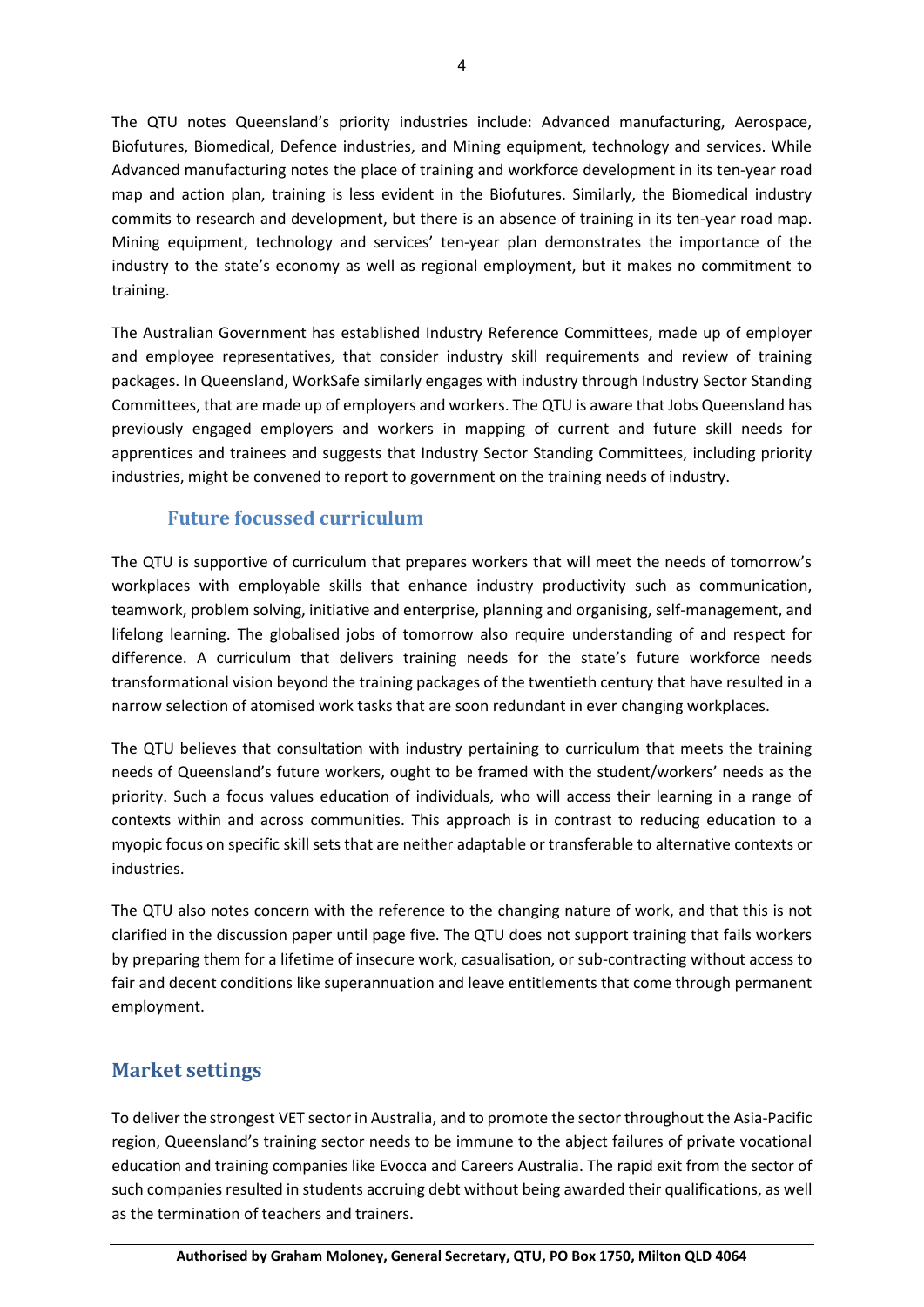The Australian government's micro economic reforms of the 1990s in vocational and higher education, continue to adversely impact on TAFE. Industry has increasingly been handed policy control of Australian VET and TAFE, meaning that communities, that were vital in the establishment of TAFE in the 1970s, are isolated. The addition of user pays philosophy, supported by VET FEE-HELP, continues to shift the provision of services from embodying an ethical and high quality teacher-student relationship with education at the core, to a buyer-seller economic paradigm with reduced educational benefit.

The QTU is the proud professional and industrial voice of TAFE teachers in Queensland. QTU TAFE members are alarmed by the incremental misuse of language that invites private providers to further encroach on the robust reputation of the TAFE brand, as well as profit from public expenditure on vocational education and training. An example of this is the *Free TAFE for Year 12 graduates* policy.

The QTU applauds the Palaszczuk-Labor government's initiative to establish a training ombudsman. The Queensland Training Ombudsman plays an important role in strengthening Queensland's training sector by working across the sector to improve protections for apprentices, trainees, and students. To ensure the protection of students, industry, and the reputation of the training sector, the Queensland government must ensure quality of training in the state by:

- Mandating a minimum number of hours of delivery for any VET course that receives public funding;
- Auditing inputs to learning including curriculum, teaching, and assessment;
- Capping funding to private RTO's;
- Guaranteeing a minimum of 70% of the state's training budget is delivered by public providers;
- Restricting access to state training funds to non-profit RTO's
- Ban the subcontracting of the delivery of courses to unregistered providers; and
- Applying even more stringent regulation of RTO's marketing and student recruitment practices.

#### <span id="page-4-0"></span>**Role of providers**

The QTU strongly supports the statement, "Strong and viable public providers are the cornerstone of a healthy VET sector in Queensland." In Queensland, TAFE has a proud 130-year history of delivering quality VET programs throughout the state. Excellence in TAFE teaching in the 2017/18 financial year resulted in a greater than 90% completion rate of attempted competencies, and nearly 95% of employers were satisfied with the quality of TAFE trained graduates.

TAFE, as the quality public provider of VET in Queensland, delivers more than the knowledge and skills that create the basis of the Queensland economy. It also provides opportunities for lifelong learning, alternative avenues for education and training for those who need a new start, and for retraining workers displaced by structural change in the economy. Significantly, TAFE operates throughout the state, supporting the education and training needs of Queenslanders and industries in regional and remote locations.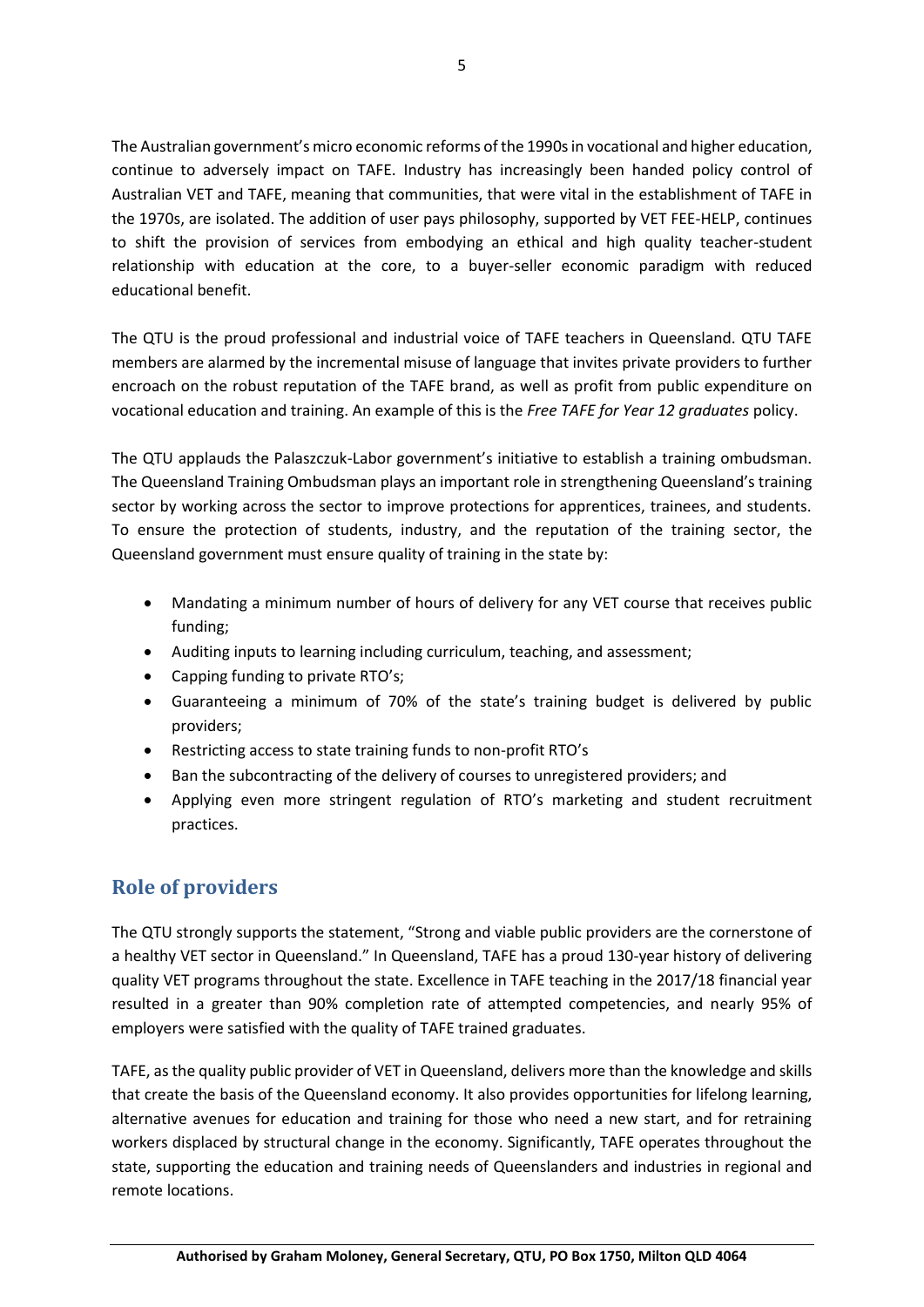While new and emerging industries might develop niche training, the QTU holds that the public providers are best placed to meet the skills needs of industry and the next generation of Queensland workers. However, one of the inefficiencies in the current VET sector is the myopic nature of a national training system that is incapable of meeting the future needs of new and emerging industries because of its retrospectivity. National training accreditation is achieved through RTOs demonstrating how they teach and assess prescriptive skill sets that reduce training to compartmentalised and decontextualized units. The process for identifying the skills and developing the training packages is such that by the time courses are being delivered the course is out of date. Public Providers are well placed and have the knowledge and industry connections to work directly with industry to develop qualifications that meet future needs. This would include education and training that teaches holistic and transferable capacities that are more suited to, and in accord with the discussion paper's notion of *jobs of tomorrow*. The provision of funding directly to public providers to facilitate this direct engagement is recommended.

To further facilitate this and while Queensland's VET providers might deliver the skills required by today's industries, national training accreditation has the potential to fail Queensland's new and emerging industries. Providers with scale, like TAFE, need powers for self-accreditation so that they can create future-focused training partnerships with industry.

The discussion paper makes the case for a broad-based curriculum, containing training packages that develop skills that are transferable across jobs and industries. The QTU believes that this ought to be expanded further to ensure that workers' training includes employment rights, Australian and Queensland Employment Standards, Fair Work provisions, and International Labour Organisation conventions.

#### <span id="page-5-0"></span>**Encouraging VET participation**

The QTU believes that innovative models of practice that connect schools with TAFE and other VET providers already exist. The Annual Queensland Training Awards showcase regional case studies of success, and the case study of Lanie Heath, published in the discussion paper, demonstrates successful connections between TAFE and industry.

The QTU believes that participation in VET is a post schooling option that ought to be positioned in Queensland schools as equally legitimate and valued as entry into university. Pathways that allow school students to undertake apprenticeships, traineeships, and other recognised programs of study need to be available to all students regardless of regionality and socio-economic status.

#### <span id="page-5-1"></span>**Vocational Education in Schools**

Schooling should facilitate young people's transition to a broad range of post-school options and pathways, and people should be able to re-enter the education system to enhance their quality of life as part of a fundamental commitment to lifelong learning. To that end, the provision of vocational education and training in schools (VETiS) should be a curriculum option available in all Queensland state high schools and state colleges.